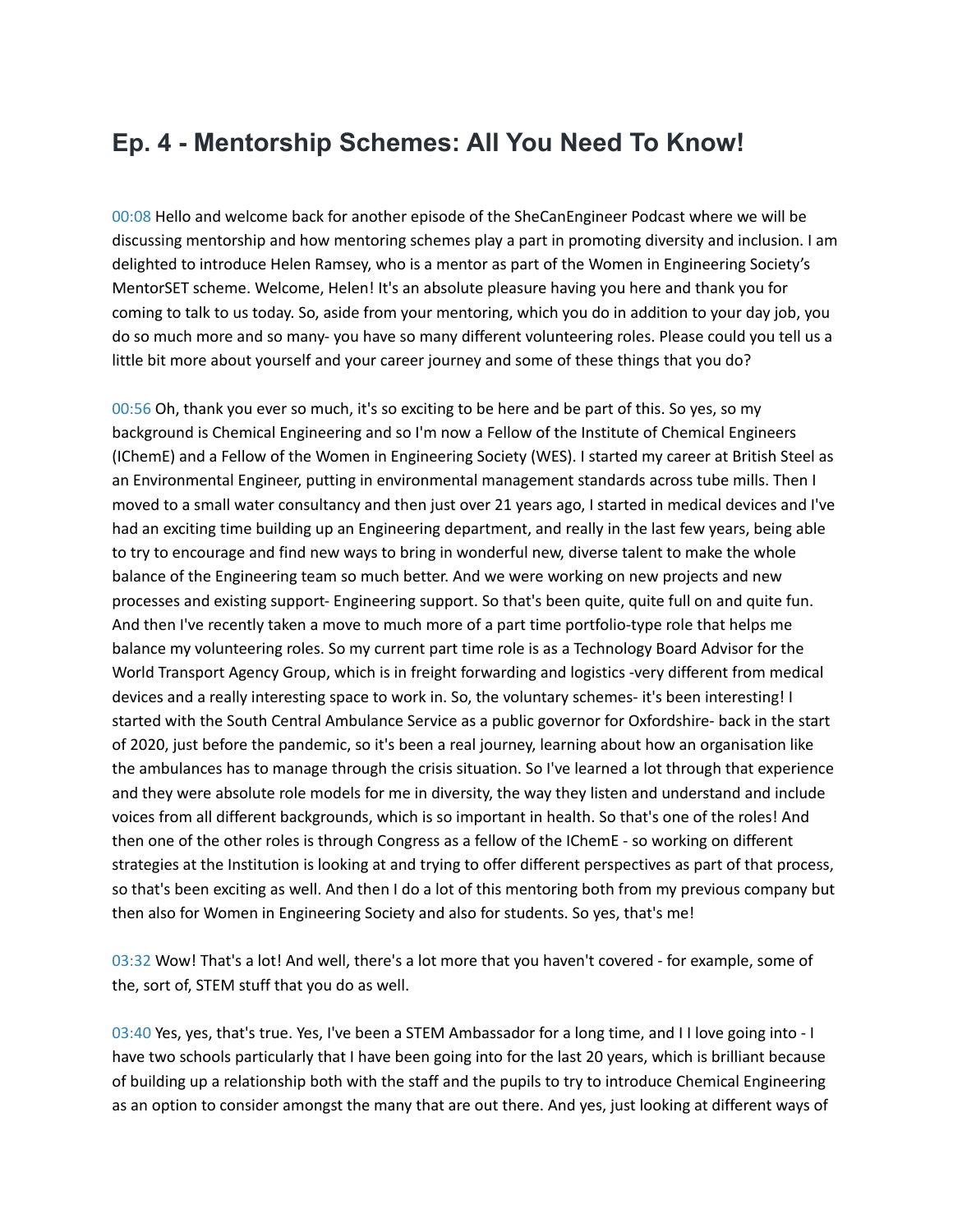working with - oh for example, STEM returners as well - they're are fantastic organisation associated with the Women in Engineering Society, but they've really helped me access diverse talent, but also help that talent to shine. So yeah, that there's been a load of work in STEM. You're right! I set up a chapter at my last company as well, where we encouraged lots of different employees working different parts of STEM to get together and work together, both men and women, but an enabler to try and help people get their careers- the best they can from their careers.

04:40 Fabulous! And I can see that you're also very passionate about diversity and inclusion!

## 04:46 Yes, most definitely yes!

04:50 Could you tell us a little bit more about WES - the Women Engineering Society, and the MentorSET scheme? Actually, maybe starting with actually what mentoring is? Maybe some of our audience might not know, for example, the difference between say, a mentor and perhaps teacher or coach or manager or sponsor? There's lots of these sorts of relationships out there - these professional types of relationships and mentorship is just one of them. But it is different to all of the others as well, isn't it?

05:27 It certainly is and I'm sure there are very strict definitions, so I can only give you my, kind of, take on it. But certainly you're right; it's different- a mentor and a coach are different. I think coaches are much more about asking questions and reflecting back, whereas mentoring does do that to some extent but also helps to maybe offer advice, maybe offer a perspective from experience that might help the mentee, and then maybe also introduce different contacts to offer up a, you know, a perspective from say - new career path that that they might be exploring. And then I think you're right, mentor and manager is different too - I definitely agree because I think a manager has to have, you know, a set of goals they have to deliver to you and that may or may not align with the mentee's, kind of, career aspirations, and it's very difficult for a manager to sort of be effectively both at the same time - a mentor and a manager for someone. I think teacher is interesting, I think yes, mentoring is much more about trying to help the individual explore their own ways of tackling different challenges or exploring new opportunities rather than perhaps teaching from experience the right way to do something, say, it's a little bit more about trying to help the individual to have a much more personal experience of understanding what's right for them. I hope that helps.

06:59 Yeah, it really does. Yeah. And definitely have the sort of the barriers between those different types of relationships. When you go about finding a suitable mentor, it can be a bit of a minefield. A lot of questions that I personally get asked as well is- things like how do you go about finding one? What should you look for in a mentor? When's a good time to look for one? How many mentors should you have? And on the other side as well as a mentor, how many mentees should you have? And also you mentioned that you have actually been a mentor in both -in a company within industry and with WES; where should you look- is it better in the company or perhaps within WES where it's a little bit more, sort of, across across industry?

07:51 Oh gosh, there's lots of questions!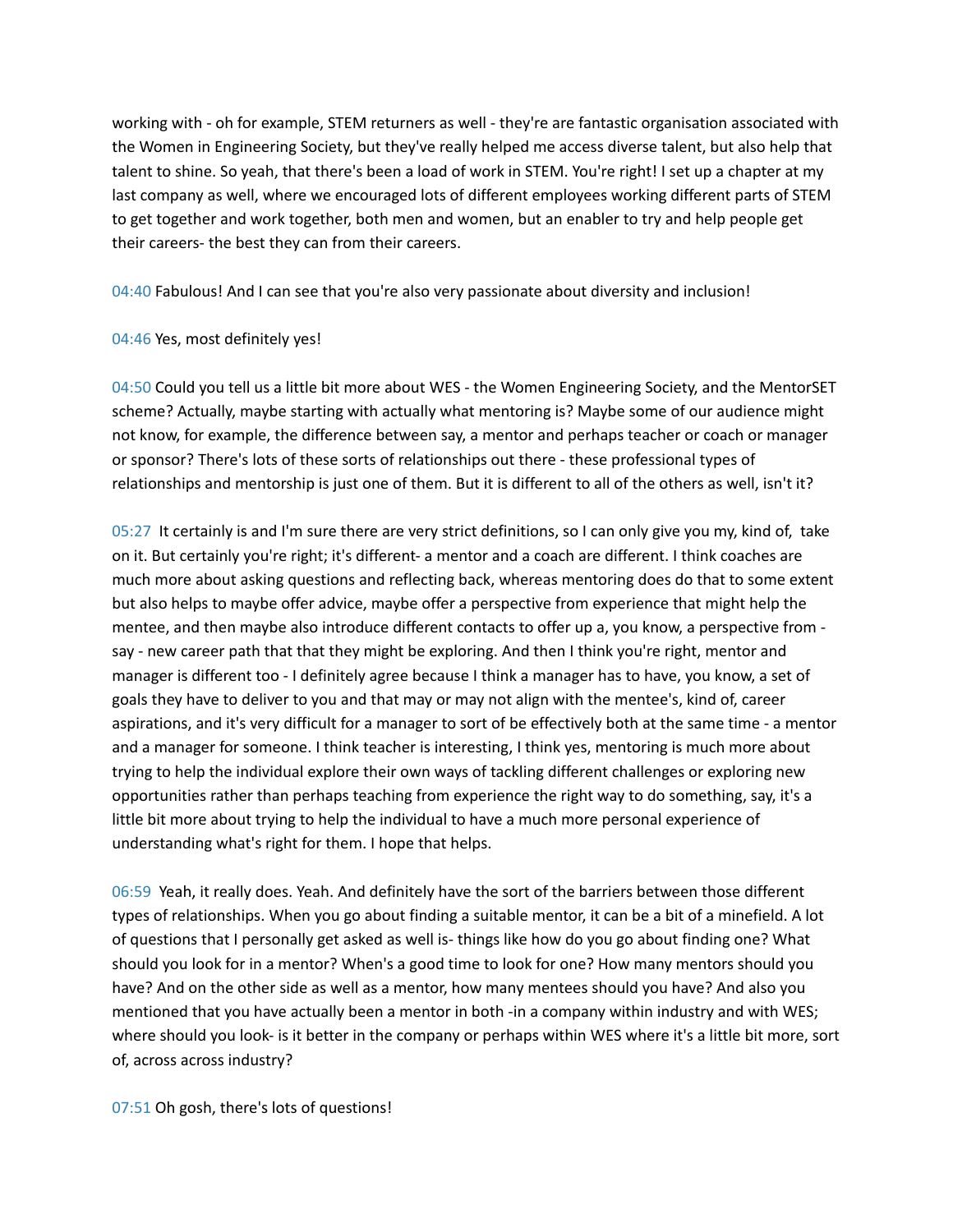## 07:52 Yeah- sorry!

07:55 No, no - that's fantastic! You're right. I think that starting with the last bit, maybe around whether or not to go for your company or outside - I think that's a really interesting question and it can be right at a certain point for you to choose one within your company and it can also, just the same, the right not to. I think it depends what you want from your mentor and that's really the first place to start - is to try and understand in your own mind what is it you want from the mentoring relationship, because it's only when you're clear on, I don't know - a goal or some sort of aspiration that you're trying to identify and work towards - that you can work with your mentor on, that it will help you then choose who's the right mentor for you. So sometimes you might be trying to work through situations at work where perhaps you're facing a lot of challenges. Now, it could be possible you could identify someone at work who might be directly able, because they know the characters involved, to offer you some different options, and as long as you have that trust relationship there and it's not interfering with the work that you're trying to achieve, then I think that that's worth exploring. But equally, if you feel that due to the confidential nature of some of the conversations you're having, you want to keep it outside your company, then, you know, the Women in Engineering Society one, where it does offer across industry opportunities to seek mentors- it is, you know, a good option because it lets you have that distance between the situations you're dealing with and then the person who you're trying to talk through them with. And, I think it's interesting -originally I think I probably thought you had to stick with the same industry, but now having mentored people through very different industries from mine, I realise that actually people are people - wherever they are, and whenever situations they, sort of, find themselves in, there's usually some parallels that you can offer from an experience basis, but also some tools just, you know, sort of almost like coaching tools to help people to tackle these things in maybe just a slightly different way from how they have in the past- different ways of, you know, tackling, I don't know, organisational politics or managing people's motivation or- all that sort of side of it is definitely cross industry and some of the challenges around- particularly I think around diversity - that's very much cross industry and it is important to- I worry that if someone is from a- you know- a particular minority group, they seek mentorship from someone in the same minority group from themselves but then limit themselves to their own industry - that can be really hard for them to find someone who they feel they can relate to in the way that they want to. So exploring different industries from that perspective is also helpful. Did that help answer those questions?

11:00 It did, yes! What's interesting is the point you made about people seeking someone from the same minority group for themselves, and I think this all goes back to, I guess, the visible role models and, you know, representation actually really does matter. You know, those sorts of topics that we talk about a lot in the diversity and inclusion conversation. And I think you're right- from my own experience, when I was looking for a mentor, I actually, I kind of found it a bit difficult to look in my industry - yes, we have some really great inspirational women in the company and I did reach out to them and they, the ones I did reach out to have been really great mentors. And if we didn't have that mentoring relationship because, for example, they were too busy, which is fine! Everyone has lives -they can't take everyone on. But you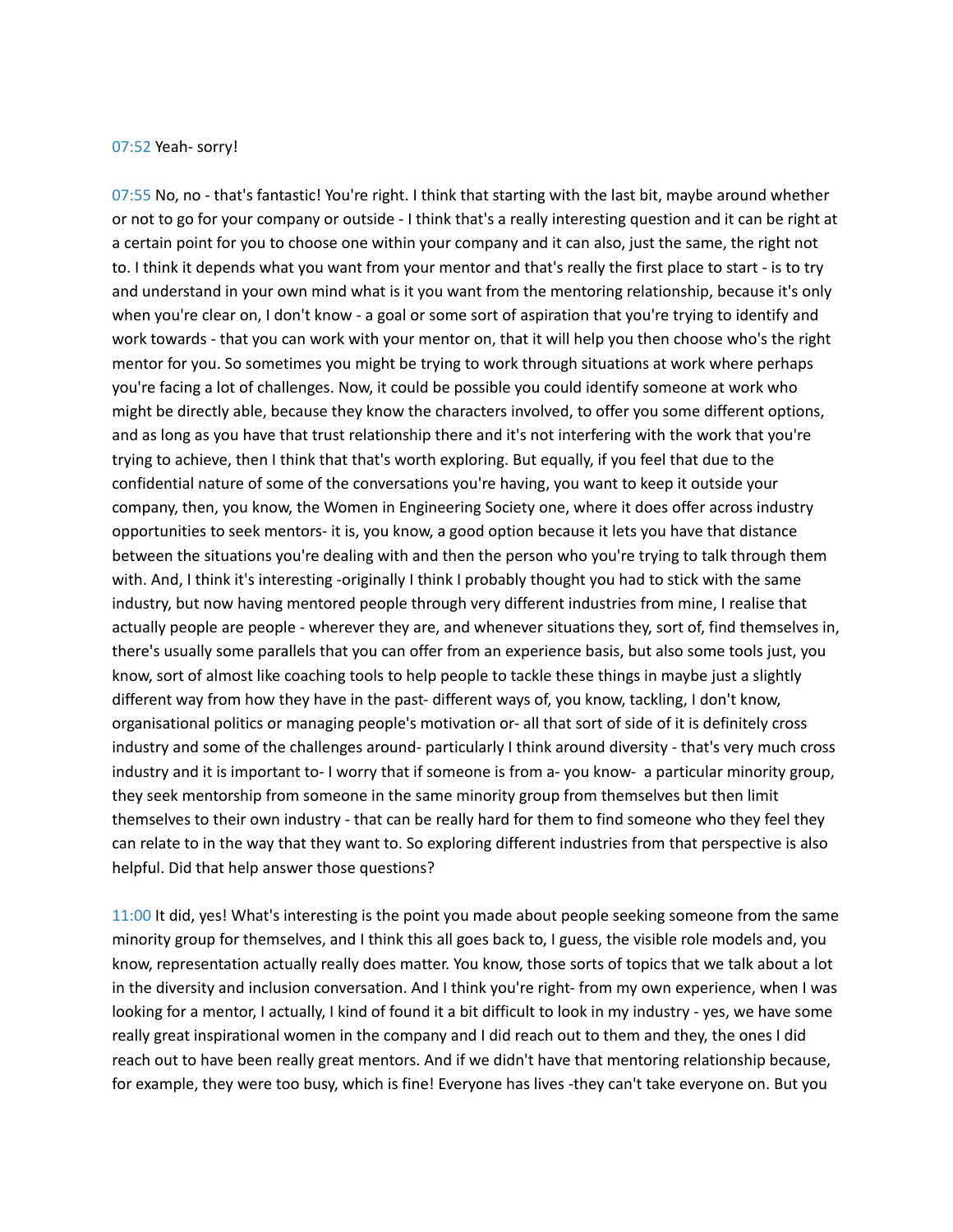know, they were able to offer me the advice, but if I was to look for someone who looked like me, I would find it very difficult in the bubble that I was in - in my network.

12:12 Yes, I remember someone asked me that once and it was at a STEM event and they said I can't find anyone who isn't, you know, who looks like me in my field, but I want a mentor - what can I do? And I tried to explore with them, you know -what about maybe picking, because I think they were as you, sort of, describing a minority within a minority in, you know, in a particular area. So could they for example, pick one of those things and they were in a particular field, I think they were part of the university- so perhaps looking for them if they looked in that field and found someone who perhaps wasn't part of a minority group that might be an option, or as you describe- go for a different industry but be part of that minority group might be the right person for them, but they they would almost have to pick. But then if they did it for a year, hopefully they wouldn't be the pioneer by that stage -there might be someone who was in their industry and their field who did look like them. And the longer, you know, people come through, the more time there is for people to come through, then hopefully we will see more role models and then it will be more able- people can find someone who really does resonate with them.

13:22 Yeah, and with this - it kind of, moves us on to, sort of, how mentorship and mentoring and schemes play a part in promoting diversity and inclusion. You know, the impact that these schemes and a mentorship schemes have bridging the gap regarding diversity within the engineering industries, and having, sort of, lots of different types of mentorship schemes as well, it can be quite confusing, but I think the overall impact that they have as a collective- it must be positive, right?

13:56 Yes, yes, I definitely think it is. And one of the ways I think it is so important is that mentoring is very much about the individual and often when faced with, sort of, organisations, you have to try and find your own way to fit that organisation in some way in order to progress. Whereas mentoring allows you to be you and gives you the space to reflect on what other things that you're really really good at, what are your strengths, what do you bring? How can you use that specific and unique combination of strengths to add value to your role and your career and the opportunities that are there and the challenges to, you know, to address, but it's very much about giving you that space to explore. And then just that space to reflect on all the things you are just really good at as well, because if your mentor can sit there and talk to you about some of your achievements and some of what you've done, suddenly you know that space where you're working feel much more friendly place because you think 'oh gosh, look at all these things that, you know, I've done in my career, you know, and that's me!' And then you can bring that with you to your work and I genuinely think that, you know, helps to transcend some of the more challenging day-to-day, you know, issues and help you to get through them. And then, you know, deliver your best self and do the things that you really want to do in the future. So I think that's why it helps diversity. I genuinely believe it's a fantastic way to help, just reflect on all the good things and not the tricky things about, you know, diversity in these different fields.

15:40 And I guess if if you've covered it there - why you do the mentoring; you dedicate a lot of your time with the MentorSET scheme as a mentor- it might sound a bit of a daft question but - why is it so important to you? Why do you dedicate all this time for it?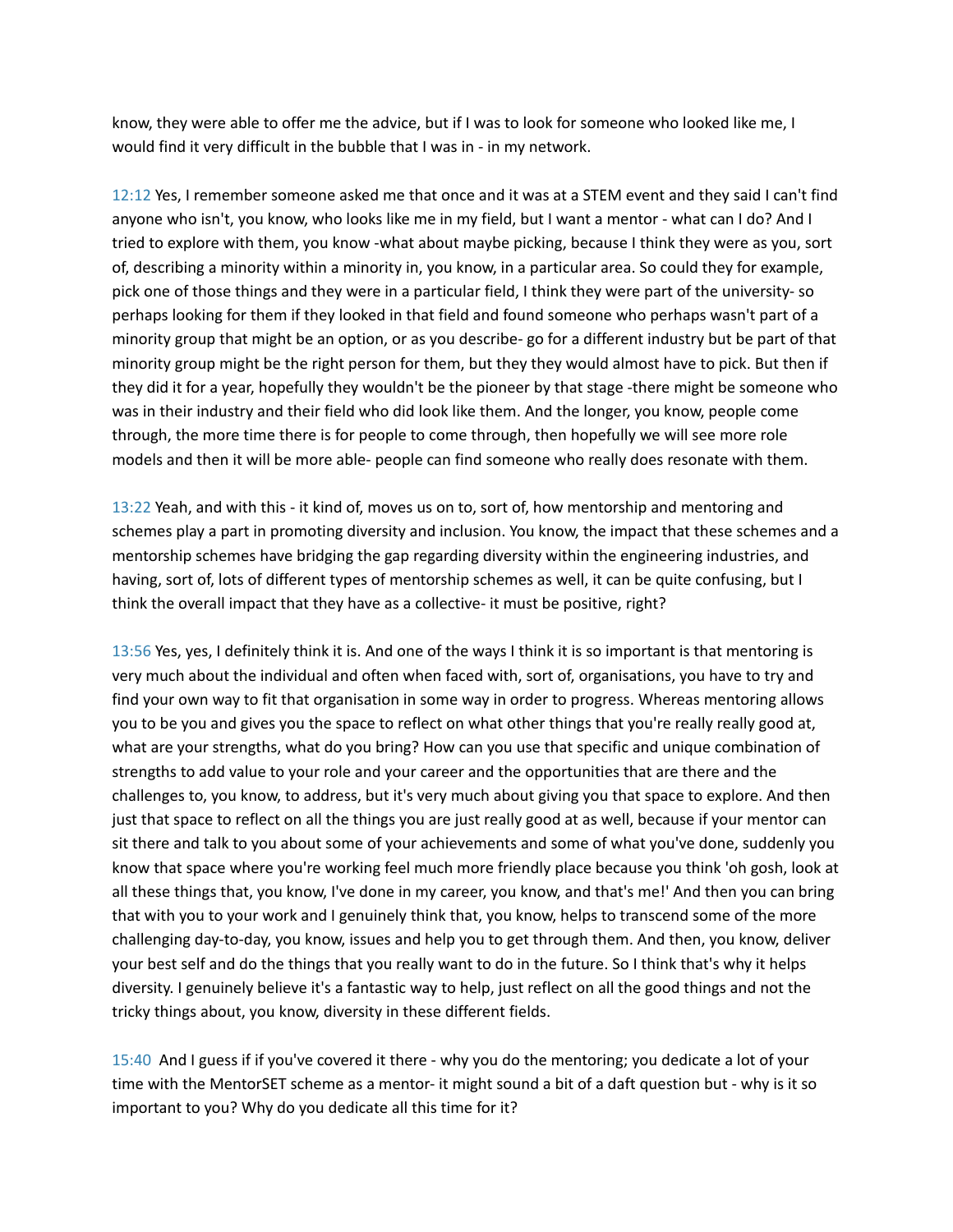16:00 Now that's a very important question and I think really because I genuinely believe it makes a difference, and it makes a difference to every individual that, you know, that wants to seek a mentor, having someone there for them is a huge deal, at whatever point in their career. You know, I mean, I've had mentors who've, you know, I've sought out, just decided who it was and gone and asked them. And been fortunate that at that point they said yes and it's helped me through some really challenging times. And I know how much that meant to me in those times, and to be able to offer that to someone, to help them through whatever they're trying to do is a fantastic thing and it's a wonderful way to, you know, create this diversity in industry, particularly in Engineering. We need, you know, a whole - as much diversity as possible in the field to tackle some of the challenges of the future. And I don't want to keep going to these conferences where I don't see people who don't look anything like me and I'm trying to, you know, understand what they're saying and relate and add points. I want to make sure that the field does reflect the people who are living. So, we need to find ways, and I genuinely believe that mentoring is a great way to help people, because at the end of the day, it's about the individuals who make up the profession that makes it successful, and if we can't keep those individuals in the profession because you know, they don't feel that what they bring is valued, then we're never going to succeed. So yeah, all for mentoring.

17:32 As a mentee, I think I have some goals but I also worry that I am taking too much of their time, and I do think this is a- not an uncommon feeling, that sometimes the mentee may feel like they're a burden on the mentor, asking questions and taking up their time. and that sort of thing- I've certainly felt like it sometimes -not because the mentors made me feel that way. It's just sometimes I feel like I'm, like, are these dumb questions I'm asking them? Like, should I just like - do I want to, you know, waste their time with this? What would you say to those sorts of - that thinking of a mentee?

18:14 Oh well, that's such a sad- Yes, a sad thing - but you're right. It's absolutely -and I get people who say that to me, you know, 'oh, I don't want to waste your time on this'. And it's just - well, no- if it's important to you, then it's important to me, you know. And that I am sure mentors feel that, you know, across the board and that's why they do mentoring. And maybe to help with not feeling that you're asking too much is - at the start, once you have a conversation about mentoring with your new mentor and they are happy to do it, then maybe set those boundaries early on about how long and how many questions and if you need to reach out in between mentoring sessions, you know how often can you do that? What sort of thing would look all right for your mentor; and then once you've got those boundaries set at the beginning, hopefully that means that that time then is yours, and you feel happy that you can use it for whatever is troubling you at that time. I remember going to some mentoring training early on, and it's very much, you know, you may have goals, but the key point of a mentor is to check in at the beginning of the session, you know. Is that actually what you want to talk about today or is there something far more important that you need to discuss or work through or just get, you know, some reassurance on. And it just - it makes then the mentoring relationship much more individual and that's what, you know, that's what makes it work I think because you have that time and, you know, you can ask any of these things, but you need to ask- none of it is unimportant. Absolutely. If it's, you know, if it's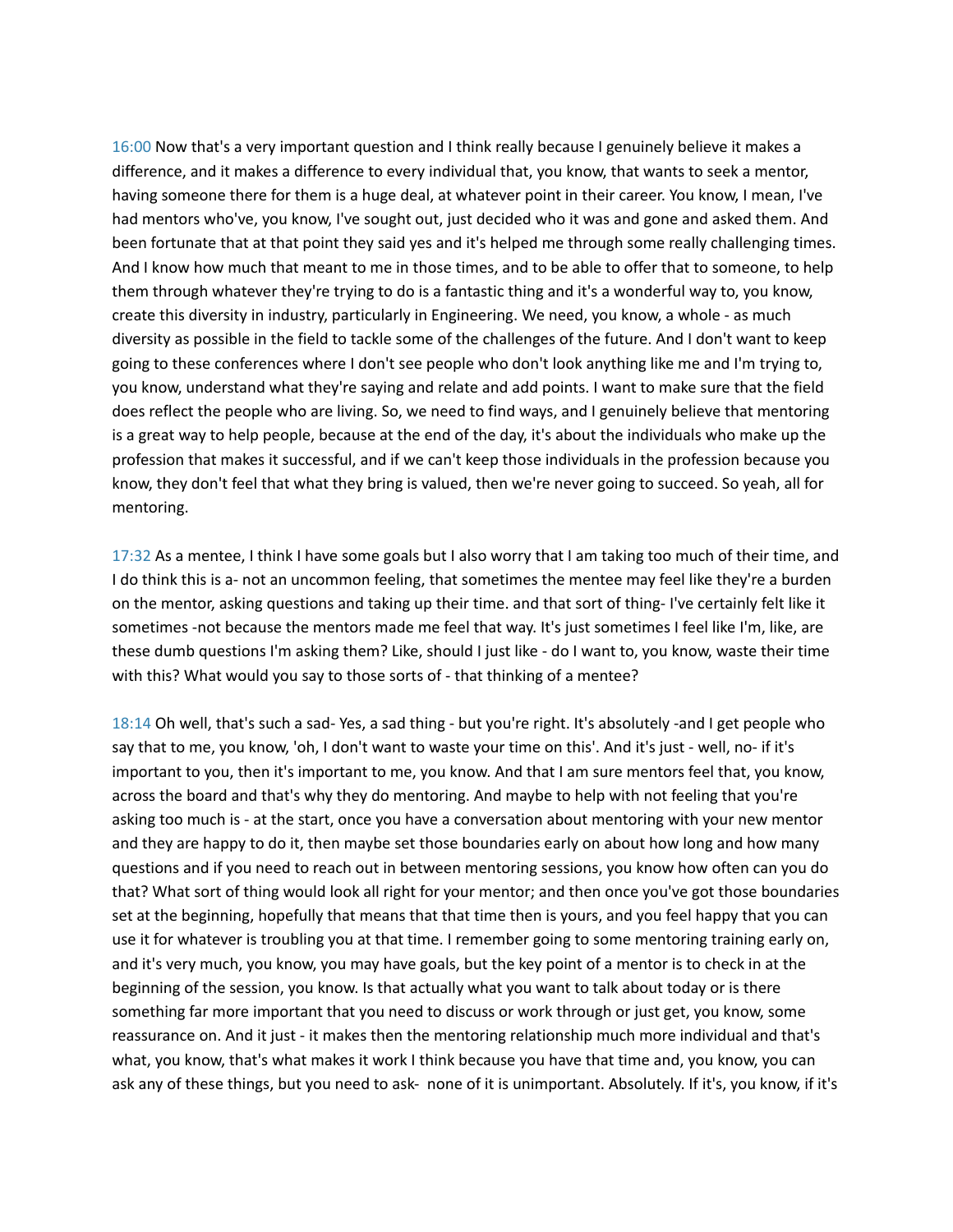something you need to work on yourself, then I'm sure your mentor would be more than happy to talk through it with you. I hope that helps!

20:06 Yeah, that's some sound advice there! Some of it, I think, is about building that confidence and once you've got the relationship and that- the boundary is, like you mentioned, that you establish, it won't seem like you're wasting their time.

20:20 No, no, no. Hopefully, hopefully not. Yes. And then maybe as you get to know your mentor in your build that relationship and you feel more confident perhaps in being able to, sort of, talk about things in the way that you want as well, maybe that's part of the relationship you build hopefully.

20:37 So MentorSET, the Women in Engineering Society's scheme - it says it's open to men and women which is great. But there are some, and I've noticed them particularly within industry, where they're open to women only. So this is quite a controversial question I think I'm going to ask you - do you think that these are a good idea -these women only mentoring schemes? Or do you think maybe they're potentially damaging to creating those inclusive environments that -one of the reasons that they set them up is to actually, you know, promote diversity and inclusion, but it's actually a detriment to creating that?

21:23 I think that's an interesting question, Laura, and I think, you know, that dynamic between the, sort of, the inclusion, but then the individual is an interesting one - because, I guess, for me and maybe it is controversial, but I genuinely believe that the whole purpose of the mentoring is about the mentee. And if the mentee feels they want a particular person as a mentor, I think they can ask for that person to help them because it is so personal. So whether these particular schemes facilitate access to particular people that they want to speak to, maybe that's a reason to have them. I just feel that with the inclusion, there's so much on the individual mentee - that it's really about helping them to feel what they bring is so much value that they continue to bring it and that they find new ways to feel that they are valued. And by giving them access to someone who is the individual that they feel, they need to speak to- maybe that's enough to say well, actually, for that person at that time, you know, that this is right. I mean, it comes back to the person who was asking me at the university, you know, I can't find someone in my field, you know, who is in this particular minority group of a minority of a minority. And yet they were really desperate to speak to someone who was - you know, who met those criteria for them to feel able, basically someone who looks like them -the whole powerful piece around 'if they can do it, so can I'. And if it's more difficult for them to find someone then that's hard. And yeah, so I think for that reason, I think it's important that there are all sorts of schemes open to all different types of different groups in different areas and then that hopefully provides enough diversity for people to be able to find the right mentor for them. Yeah - it's a hard one!

23:26 It is! One of the things I think about a lot is, sort of, the inclusivity element of D&I. And I also think that if you don't create inclusive environments- once you get your diversity in, they're not going to stay because they don't feel included, they're still going to feel like outsiders. And I think it's important to get that inclusivity aspect of it right to be able to retain that diversity, that diverse talent.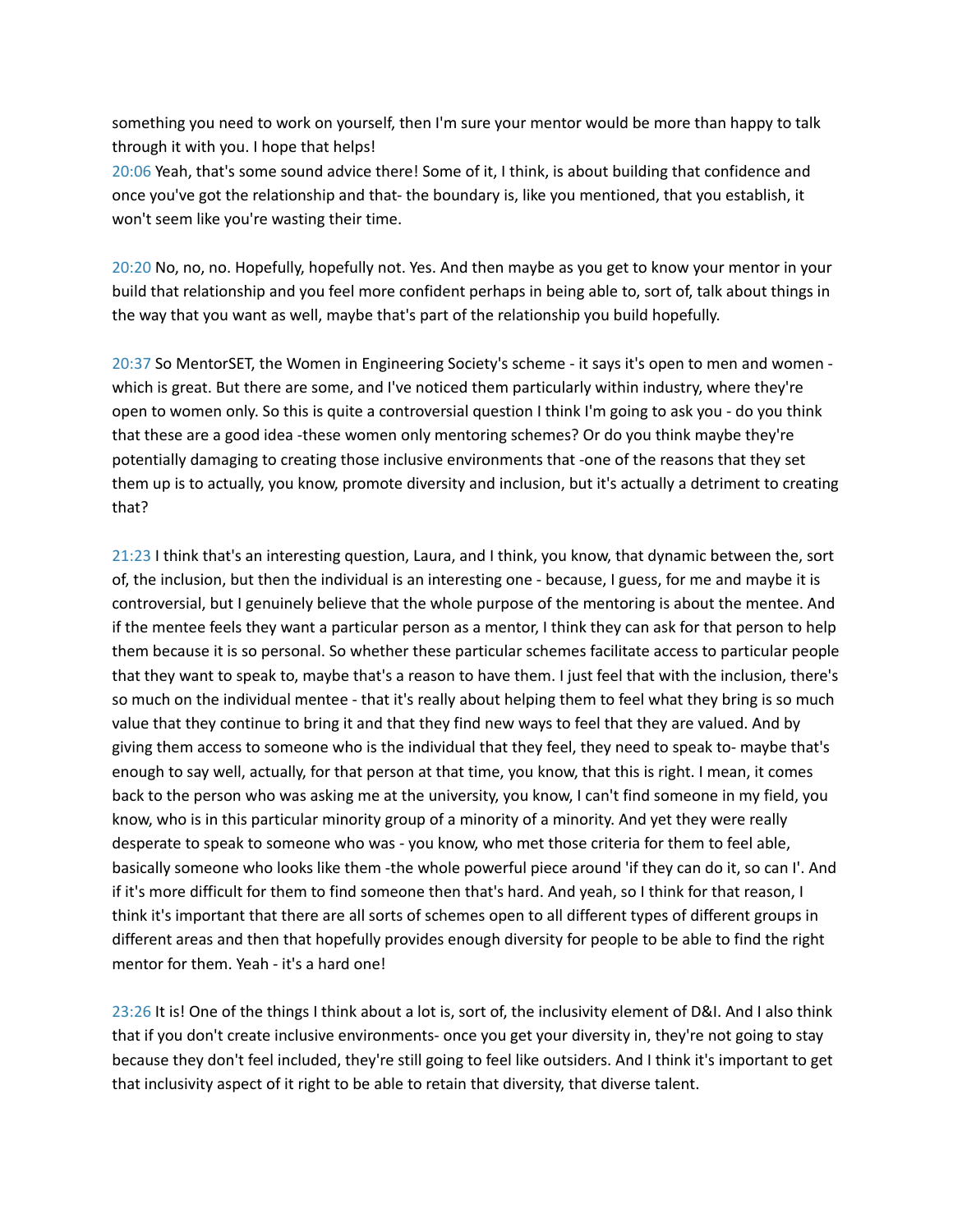23:56 Yeah, I completely agree with you. And I think one of the ways mentoring can absolutely help with that is reverse mentoring, because it's often the case that the people who aren't being inclusive really just don't understand and don't make the time to understand what it is like to be part of a, you know, a diverse group. And having that reverse mentoring regularly can really change that. And it's quite a powerful way to help someone see, you know, just open their eyes to something that they've never really given the time to explore. And, you know, I think that's a very powerful way to help organisations move forward. And I think you're right - in an organisation, as well having a mentoring scheme open to all is incredibly important to make it inclusive. I'm just thinking there maybe there is an option somewhere to help people who do feel so much part of a minority to find someone.

24:52 You've just touched on reverse mentoring there - just for the benefit of the audience, if they don't know what reverse mentoring means - would you just be able to explain what that is?

25:03 Yes, sure. So I think it means where you have someone, for example in a senior leadership position, someone who has influence and power in the organisation, who then has a reverse mentoring session with someone who is maybe at the start of their career, or from a very different background, or not in a position of power in that same way that that senior leader is. And by having that access and regular access with these regular sessions, with this reverse mentoring situation, it means that there can be a whole range of topics explored about what it feels like to be a minority in their organisation, and to manage, in that space, on a regular basis, the sorts of challenges they have to just, you know, get through and work through everyday, that oftentimes, sadly, people who don't face any of those challenges don't see. So yeah, that's how I describe it, Laura!

26:08 It's a really interesting thing to get your head around - it's almost like breaking down those barriers and, sort of, looking at the different generations as well, and sort of breaking that down and being able to learn from each other.

## 26:24 Yes!

26:25 Everyday's a school day, as some of my colleagues would say!

26:31 Yeah, you're right! You're so right. Yes. And as a mentor, I find that whenever I have a mentoring session with a mentee, I'm sure I learn as much as anything they learn out of it because it's just refreshing. It's so lovely to get a fresh perspective on, you know, situations and challenges, but also, I sometimes find, some of the, you know, the younger generation just have so much more expectation now that, you know, this is not OK - and some of the things in my, kind of, time I've just accepted: 'well it is, you know, how it is'. No, it's not OK and they challenge that and quite right too and it's you know helping, as you say, bridge that gap to get that insight, you know across the board, and not just one way, yeah.